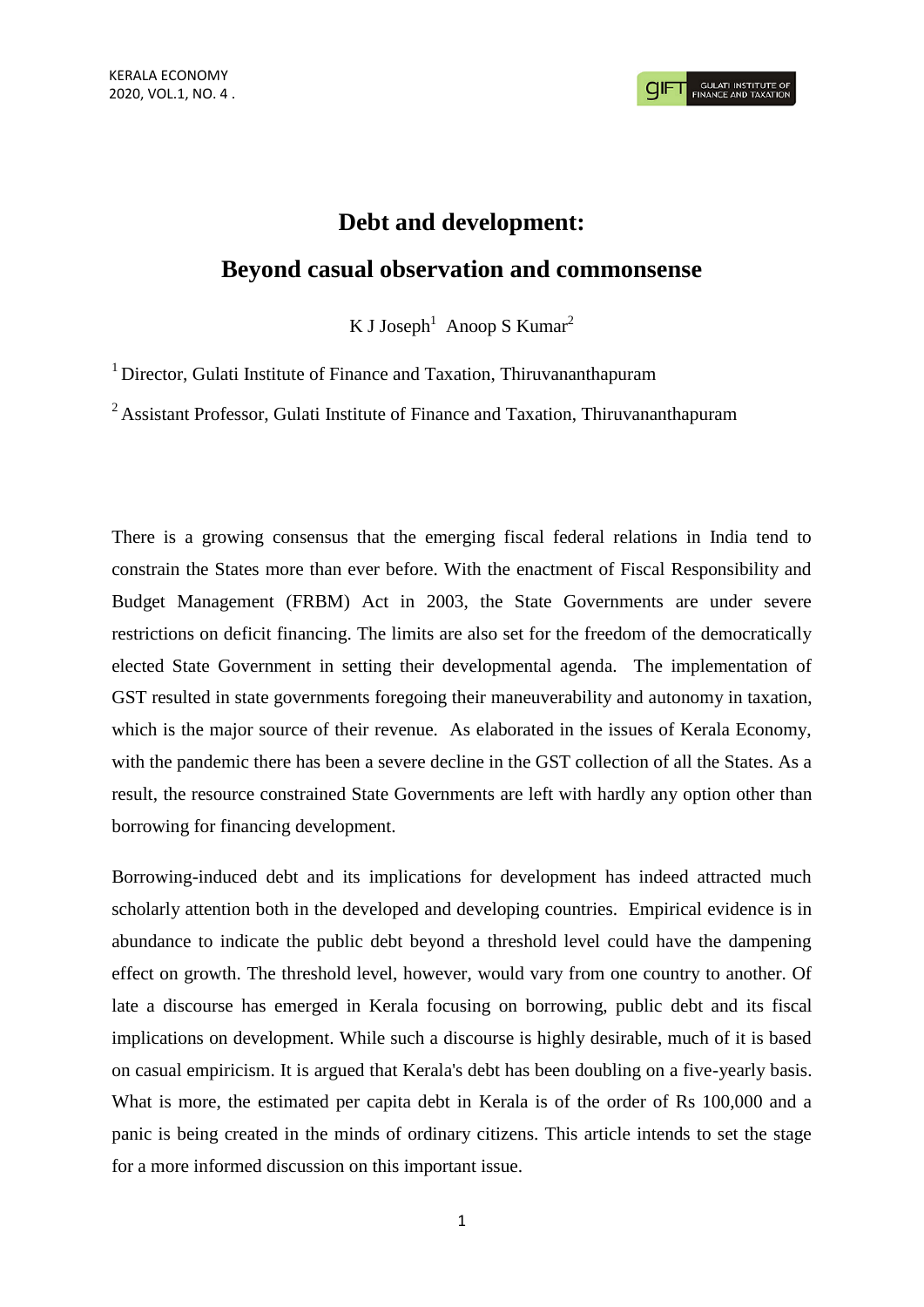KERALA ECONOMY

#### **Public debt and private debt**

The conventional wisdom talks against borrowing during times of crisis as the future income sources are uncertain, adding up to the overall burden. Therefore, it is advised to "tighten your belt" during times of crisis. A household may cut back their expenditure during times of uncertainty. Common sense dictates that a government, either state or union, shall follow the same. But what is true of micro is rarely true of macro- the fallacy of composition error.

Hence, a prudent economic policy can never be framed by common sense and micro level evidence alone. The notion that a Government needs to cut back its spending as a policy response is called household fallacy (Farmer and Zabczyk,2018). They argue that the government is NOT like a household. Unlike households, the government can issue risk-free debt instruments to borrow money. Further, the potential revenue sources for a government are much diverse compared to an average household. Unlike households, the government invests in healthcare and education, something that increases the human capital stock. Yet another line of argument is that in case of domestic debt, interest payment is an income for the creditors in the economy, and its adverse impact would be limited provided the inflation is under control. For a government with a long-term development perspective, it might be advisable to borrow at present and invest by paying interest instead of making the future generation to pay for both inflation and interest rate.

## **FRBM: Centre and the states**

With the FRBM Act in place, the debt-to-GDP ratio for the center was to be brought down to 40 percent by 2024-25 as per the 2018-19 FRBM review committee recommendations. For the State Governments, regardless of their characteristics like stage of development, it has been pegged at 20 percent. Going by the available evidence, the FRBM has been effective in containing public debt. While the States in general are moving towards the FRBM commitment, the Center is lagging behind. In 2019-20, the Union government posted a debt to GDP ratio of 48.6 percent whereas the state governments had a debt-to-GDP ratio of only 24.92 percent.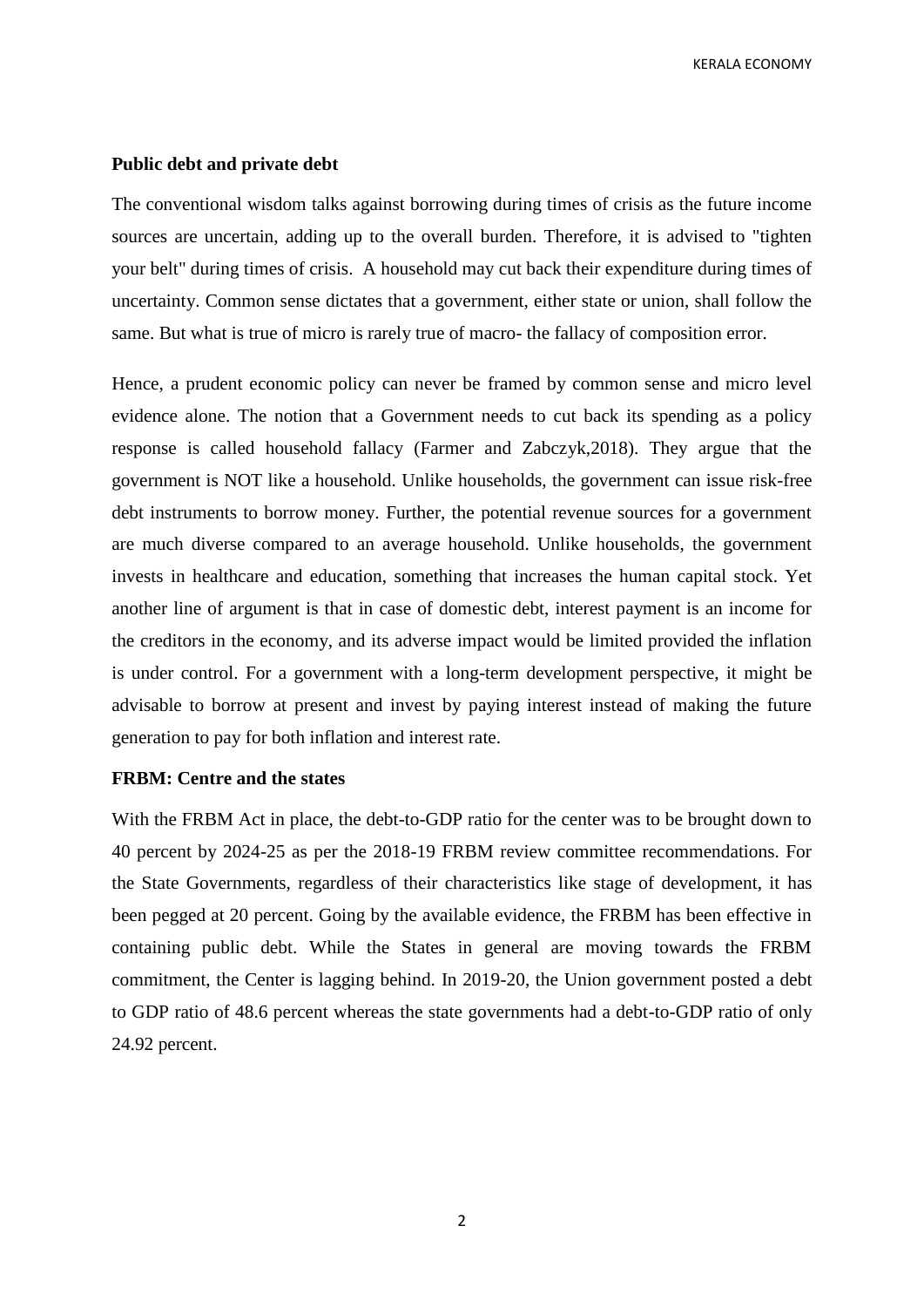

Figure 1. Debt to GDP ratio of the union and state goverments

Source: State Finances: A Study of Budget, 2020-21, RBI.



Figure 2 Debt to GDP ratio of Indian States

Source: State Finances: A Study of Budget, 2020-21, RBI.

#### **Kerala's debt profile**

Kerala's fiscal management during the COVID-19 pandemic was on the news headlines for various reasons. While the state received praise for its exemplary handling of the pandemic, serious concerns were raised regarding the state's fiscal position due to the welfare measures initiated during the pandemic. It was argued that Kerala's debt position would be worsened due to these measures.

Based on the casual observations of Kerala's debt profile, it is often argued that the state is highly debt ridden and that the stock of debt almost doubles every five years, that is, between each successive government. Nevertheless, these numbers are highly misleading because the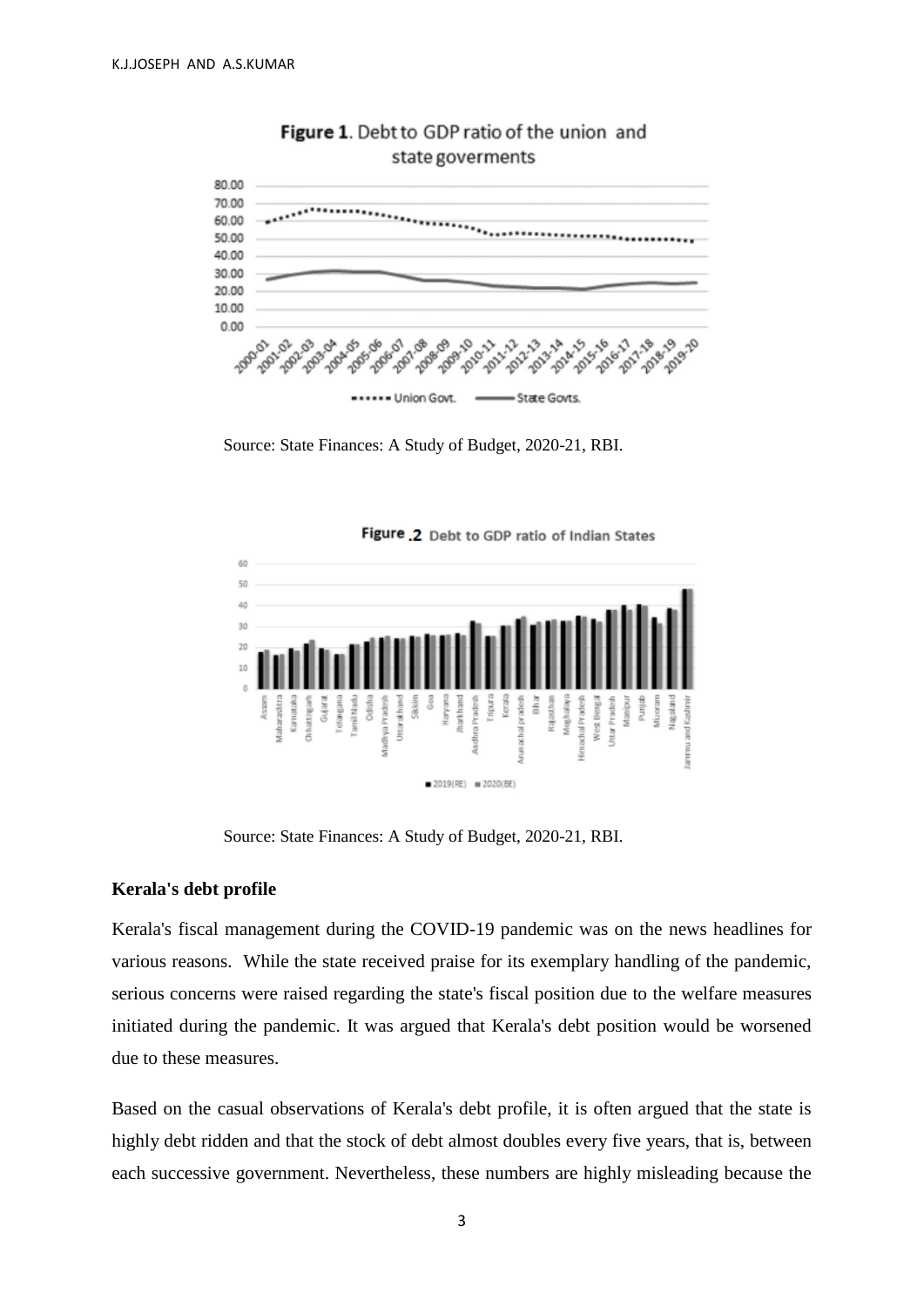discussion is based on nominal values. It would be better to look into the real growth in debt between successive periods (Figure 3). It is evident that in the post-FRBM era, there has been a decline in rate of growth of public debt. The recent increase in the growth rate needs to be seen in the context of adverse economic conditions arising out of two consecutive floods during 2018 and 2019.



Figure 3. Annual average growth rate in real debt stock

At this juncture, a comparison of Kerala's debt position and interest payment commitment with other states may be in order. With a debt-to-GDP ratio of 30.8 percent in 2020, Kerala stands at the 17th position among 29 states, for which comparable data is available. Twelve states in India like UP, Andhra Pradesh, Punjab, Rajasthan, Himachal Pradesh, West Bengal, among others, are having higher debt-to-GDP ratio than Kerala. Further, as per the RBI estimates, Kerala's interest payment accounts for 2.1 percent of the GSDP as of 2019-20(RE) and among the 29 states, and holds the 20th position.

Kerala has high revenue expenditure compared to capital expenditure. Among revenue expenditure, both development and non-development revenue expenditure hold almost equal share (52.77 percent and 47.23 percent as of 2019-20(RE)). Salary to various government personnel is one major component of the development revenue expenditure. However, once they retire, their pension payments are listed under non-developmental expenditure. In other words, a higher non - development expenditure in the current period is the result of past development expenditure, which is at the core of Kerala's development experience. No wonder, Kerala's share of capital expenditure on total expenditure has been hovering around 10 percent for the last two decades. To ensure higher growth, we need to find alternative resources to mobilize capital.

Source: Kerala State Budget Documents